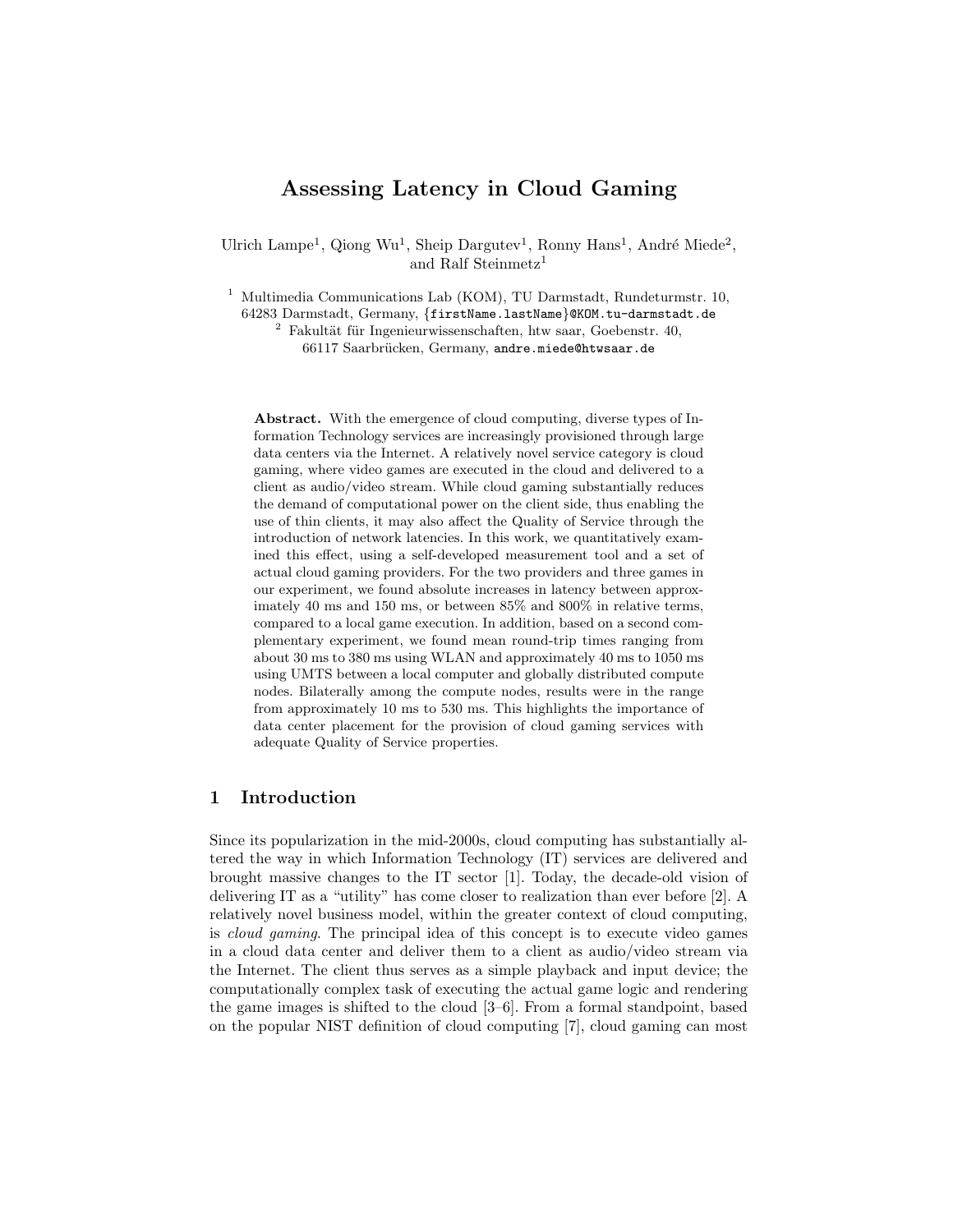intuitively be interpreted as a subclass of the Software as a Service model, because it constitutes a functionally complex service that is offered on the basis of low-level infrastructure services.

From a customer perspective, one main advantage of cloud gaming exists in the ability to access games at any place and time, independent of any specific device upon which they are installed [3]. Furthermore, hardware expenditures are substantially reduced, because a simplistic thin client is usually sufficient for access [8]. In addition, games do not have to be purchased for a fixed (and commonly quite notable) amount of money, but can be leased on a pay-peruse basis. From the provider perspective, one main benefit is the prevention of copyright infringements [5]. Furthermore, the development process may be greatly simplified if games are exclusively developed for the cloud, rather than multiple different platforms.

However, the use of the Internet also introduces a new component into the delivery chain. Being a public network, the Internet lies (partially) out of the control sphere of both the user and the provider, and follows a "best effort" philosophy, i. e., it does not make any end-to-end Quality of Service (QoS) assurances [9]. Hence, limitations of the network infrastructure, such as high latency, small bandwidth, or high packet loss, may potentially affect the QoS of the overall cloud gaming system for the user.

In this work, we focus on the QoS parameter of latency. This parameter plays an important role for the overall game experience [10, 6]. This specifically applies for action-oriented games such as first-person shooters, where it may determine whether a player is "fragged", i.e., her/his character is killed, or is able to frag her/his opponent [11, 10]. Hence, the first research question we aim to empirically answer in this work is: "What is the impact of cloud gaming on the QoS parameter of latency, as compared to a local execution of a video game?". In addition, inspired by related research [3] and our own previous work [12], we formulate the following second research question: "What is the impact of the geographical placement of cloud data centers on the QoS parameter of latency?".

In the following Section 2, we address the first research question, concerning the difference between cloud-based and local gaming. This includes an extensive description of our procedure and a thorough presentation and discussion of results. The second research question, concerning the latency implications of global data center placement, is addressed in Section 3. An overview of related work is given in Section 4. The paper closes with a summary and general conclusions in Section 5.

## 2 Examination of Latency in Cloud-Based and Local Gaming

In this section, we describe the first part of our experiments, aiming at the quantification of latencies in cloud-based and local gaming. Following a description of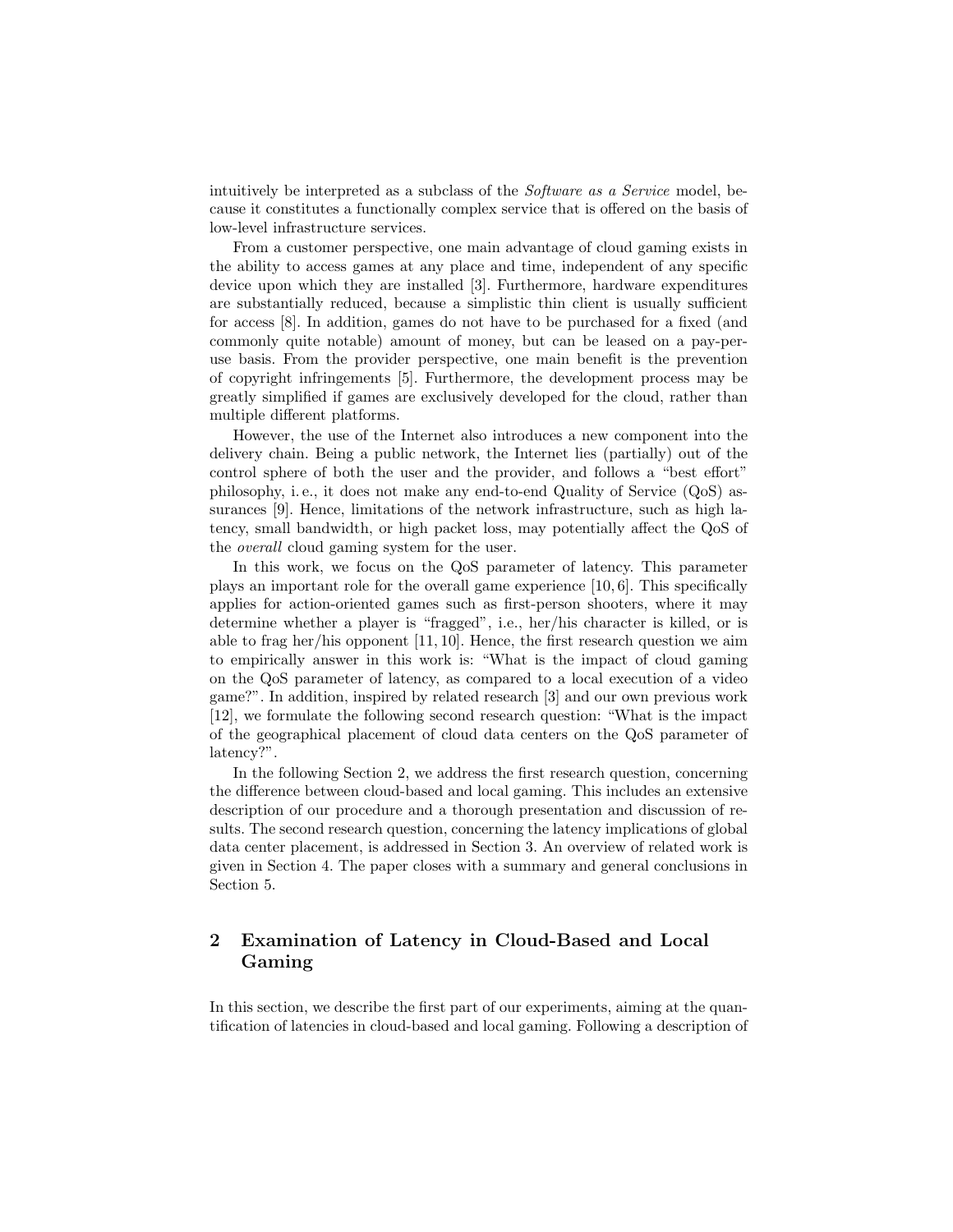the considered variables, the measurement tool, and the measurement procedure, we present our results and along with a thorough discussion.

### 2.1 Considered Variables

As explained in the previous section, in this work, we focus on the QoS parameter of latency. It thus constitutes the only dependent variable in our experiments. More specifically, we consider *user-perceived latency*. By that term, we refer to the timespan that elapses between a certain action performed by the user, e. g., the press of a mouse button or a key, and the corresponding game reaction, e. g., the appearance of gunfire or the menu. It is also referred to as "interactive response time" or "response delay" in related research [3, 13]. Based on the combined findings of Choy et al., Wang, and Wilson latency can be split into the following components if a game is locally executed [3, 14, 15]:

- $-$  Input lag, which corresponds to the timespan between two subsequent sampling events of the game controller, e. g., mouse or keyboard.
- $-$  Game pipeline CPU time, i.e., the time which is required for processing the input and realizing the game logic.
- $-$  Game pipeline GPU time, i.e., the time which the graphic card requires for rendering the next frame of the game.
- $-$  Frame transmission, which denotes the time that is required for transferring the frame from the backbuffer to the frontbuffer of the graphic card, and subsequently to the screen.
- $-$  LCD response time, which indicates the timespan that is required to actually display the frame on the screen.

Once a game is executed in the cloud and delivered via a network, the following additional components have to be considered [3, 14, 15]:

- $-$  Upstream data transfer, i.e., the time that it takes to sent the user input to the cloud gaming provider.
- $-$  Capture and encoding, which denotes the time requirements for capturing the current frame and encoding it as video stream.
- $-$  *Downstream data transfer*, i.e., the timespan for transferring the stream to the client.
- $-$  Decoding, which indicates the time for converting the video stream back into a frame.

Intuitively, one might reason that a cloud-based game will always exhibit a higher latency that a locally executed game due to the additional latency components. However, this is not necessarily true. In fact, due to the use of potent hardware in the cloud and depending on the geographical distance between the user and the cloud provider, the reduction of time spent in the game pipeline may overcompensate the network, encoding, and decoding latencies [14].

The dependent variable in our experiment, latency, may potentially be determined by various factors, i. e., a set of independent variables. In our work, we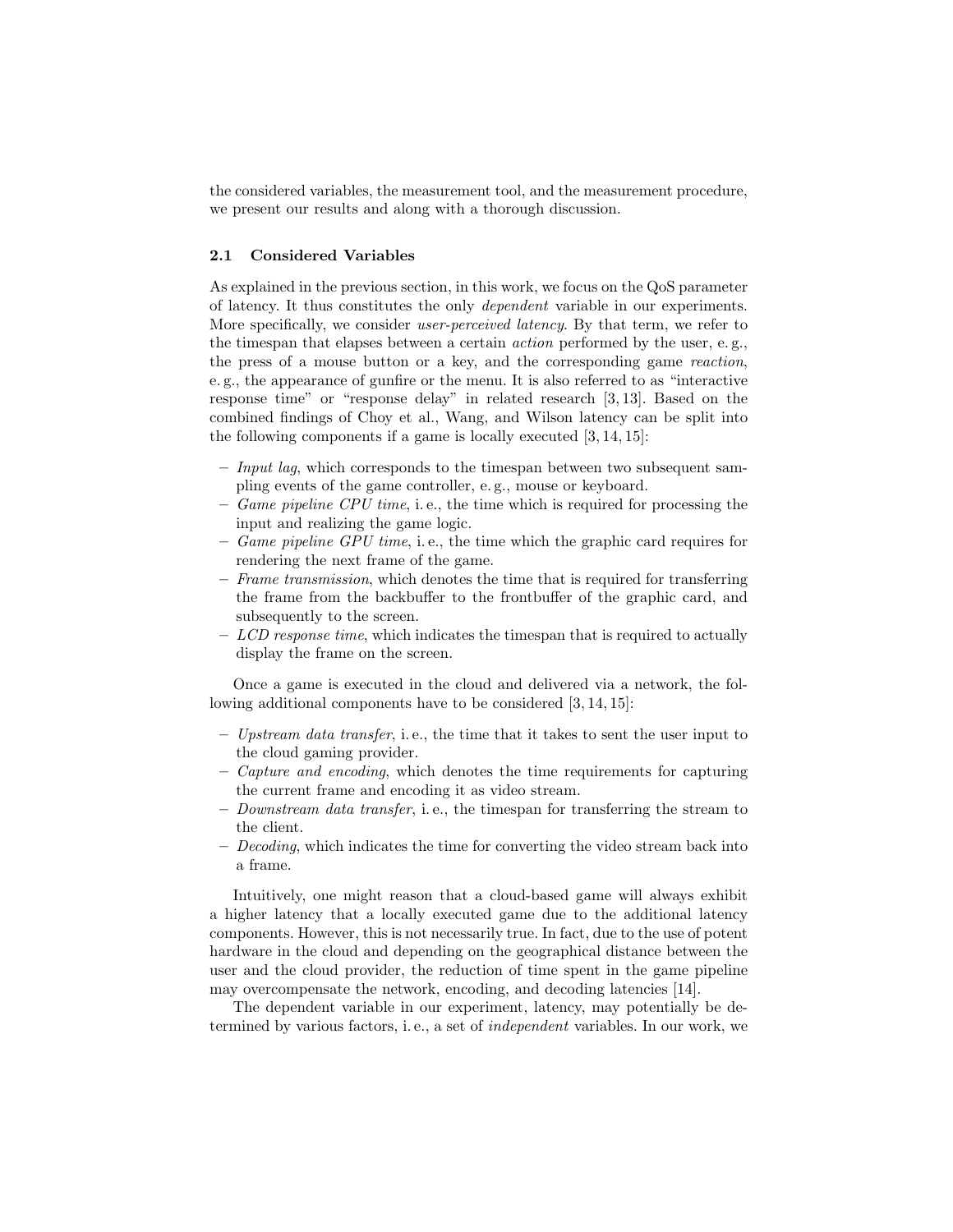focus on different games, cloud gaming providers, and network connections as suspected key determinants.

With respect to the main subject of our research, i.e., the examined games, our focus was on action-oriented titles. As briefly explained in Section 1, these games are commonly very sensitive to latency increases and thus, of elevated interest. We specifically chose the following titles, all of which are available both in the cloud and for local installation:

- $-$  Shadowgrounds<sup>3</sup> is a 3D first-person shooter game developed by Frozenbyte. It was initially released in the year 2005.
- Shadowgrounds Survivor<sup>4</sup> is a sequel to Shadowgrounds. It was also developed by Frozenbyte and released in 2007.
- $-$  Trine<sup>5</sup> is an action-oriented puzzle game. It was developed by Frozenbyte as well and released in 2009.

The determination of representative cloud gaming providers is somewhat challenging. Following an initial hype around cloud gaming, which resulted in a variety of new suppliers, the market appears to be in a phase of consolidation today. For example, Gaikai, one of the pioneers in cloud gaming, was acquired in August 2012 by the major industry player Sony [16], and had temporally ceased its services; recent reports indicate that Sony plans to exploit Gaikai for the delivery of games to its new *PlayStation 4* gaming console starting in the third quarter of 2014 [17]. This work includes measurements for three provisioning options:

- Cloud Gaming Provider A (CGP-A), which is located in the Americas and operates a dedicated infrastructure<sup>6</sup> .
- Cloud Gaming Provider B (CGP-B), with headquarters in the Asian-Pacific region, which also uses a dedicated infrastructure.
- $A$  local personal computer (Local), which is equipped with an Intel Core 2 Quad Q6700 CPU, an NVidia Geforce GTX 560 GPU, and 4 GB of memory.

As it has been explained before, cloud gaming employs the Internet as delivery channel. Because the network as such is out of the control sphere of both provider and user, we focus on the user's network connection in our experiments. Specifically, we regard the following techniques:

– Universal Mobile Telecommunications System (UMTS), which marks the third generation (3G) of cellular networks and has been widely deployed in many industrialized countries since the mid-2000s. We use a variant with the High Speed Packet Access (HSPA) extensions.

 $^3$  http://www.shadowgroundsgame.com/

<sup>4</sup> http://www.shadowgroundssurvivor.com/

<sup>5</sup> http://www.trine-thegame.com/

<sup>6</sup> Unfortunately, due to legal considerations, we are required to anonymize the names of the cloud gaming providers.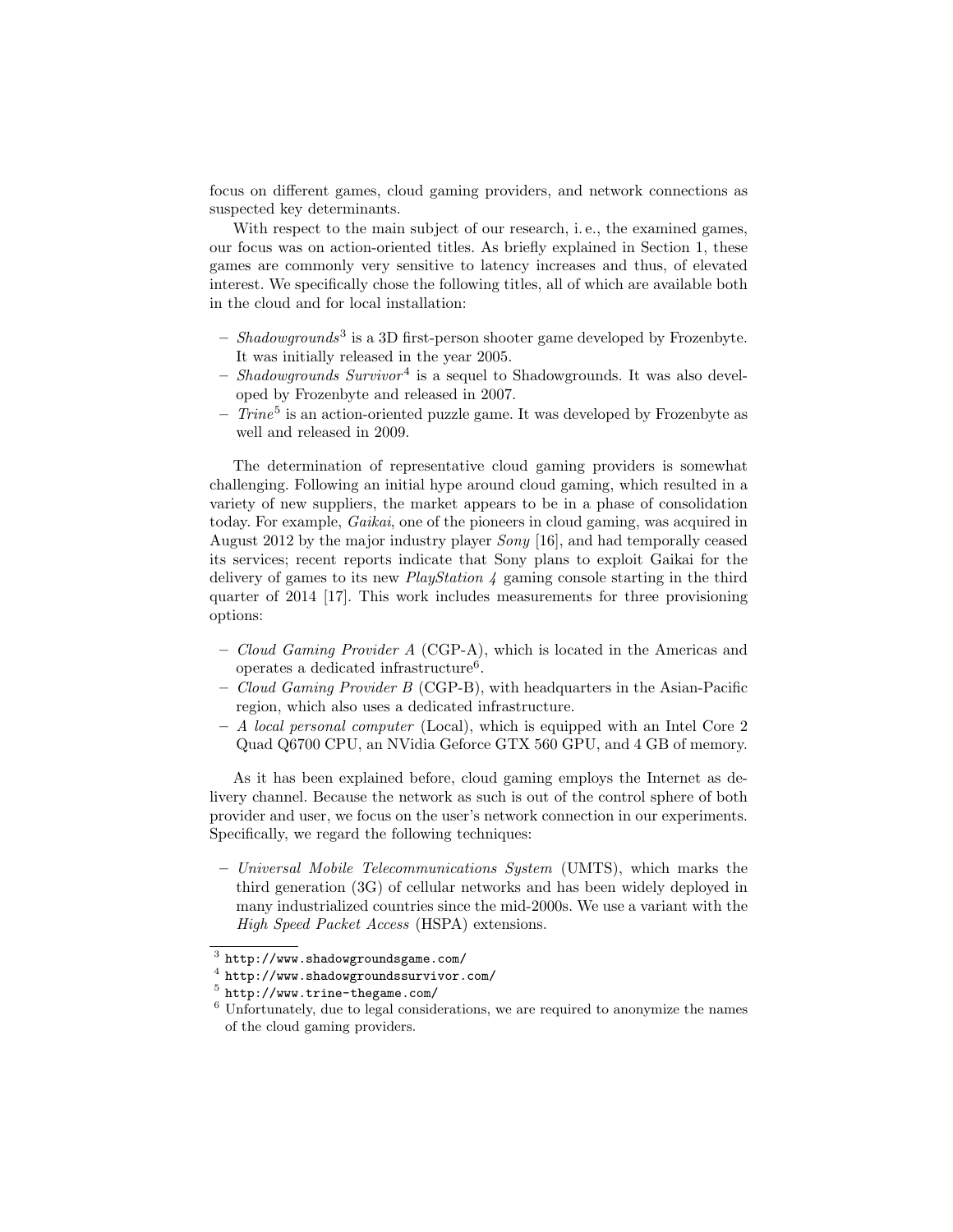- Long Term Evolution (LTE), which corresponds to the fourth generation (4G) of cellular networks. It has recently been or is currently being introduced by many mobile network providers.
- Very High Speed Digital Subscriber Line (VDSL), which denotes the cuttingedge in traditional fixed-line, copper cable-based Internet access.

#### 2.2 Measurement Tool and Procedure

The aim of our approach is to automate the measurement process to the largest possible extent. For that matter, we have devised a GAme LAtency MEasurement TOol, or in brief, GALAMETO.KOM. This tool autonomously invokes a predefined action in the game and measures the time interval until the corresponding reaction can be observed. As a preparatory step, the tool requires the user to specify the trigger that invokes a certain action in the game. Such trigger may consist in pressing a mouse button or a key. Furthermore, the user has to specify the screen area that will reflect the corresponding reaction, such as the display of gunfire or the main menu. In order to reliably identify the reaction, the user further declares a numerical sensitivity value  $\delta$ . This sensitivity value reflects the change of the average color within the predefined screen area. Lastly, in order to start an experiment, the user specifies the desired number of observations in the sample.

For each measurement iteration, GALAMETO.KOM first invokes the specified trigger. That is, it submits the user-defined activity to the game and stores a timestamp  $t_{act}$ . Then, the tool scans the frontbuffer of the graphics card and computes the initial average color value  $c_{init}$  for the predefined screen area. That procedure is continuously repeated, each time updating the current average color  $c_{curr}$  and a corresponding timestamp  $t_{react}$ . Once a change of color, i.e., a reaction with sufficient magnitude, is detected (i.e., if  $|c_{curr} - c_{init}| \ge \delta$  holds), the latency  $t_{lat} = t_{react} - t_{act}$  can be computed. The latency value is stored as new observation, and the process is repeated until a sample of the desired size has been collected.

For our experiment, we followed a so-called *full factorial design*. That is, we conducted measurements for each possible value combination of the three independent variables. Because the local execution of a single-player game is independent of the network connection, there are seven possible combinations of provider and network. For each combination, we examine the three selected games. Thus, our experimental setup consists of 21 different test cases.

For each test case, we acquired a sample of 250 observations. Subsequently, we checked for statistically significant differences between the test cases with respect to the mean latencies using a parametric  $t$ -test [18, 19]. For validation purposes, a non-parametric Mann-Whitney U-test was additionally applied [19]. Both tests were conducted at the same confidence level of 95% (i.e.,  $\alpha = 0.05$ ). The mean latencies of a pair of test cases are only considered significantly different if the according indication is given by both tests.

All experiments were executed using the previously specified computer in order to avoid measurement inaccuracies due to hardware differences. The differ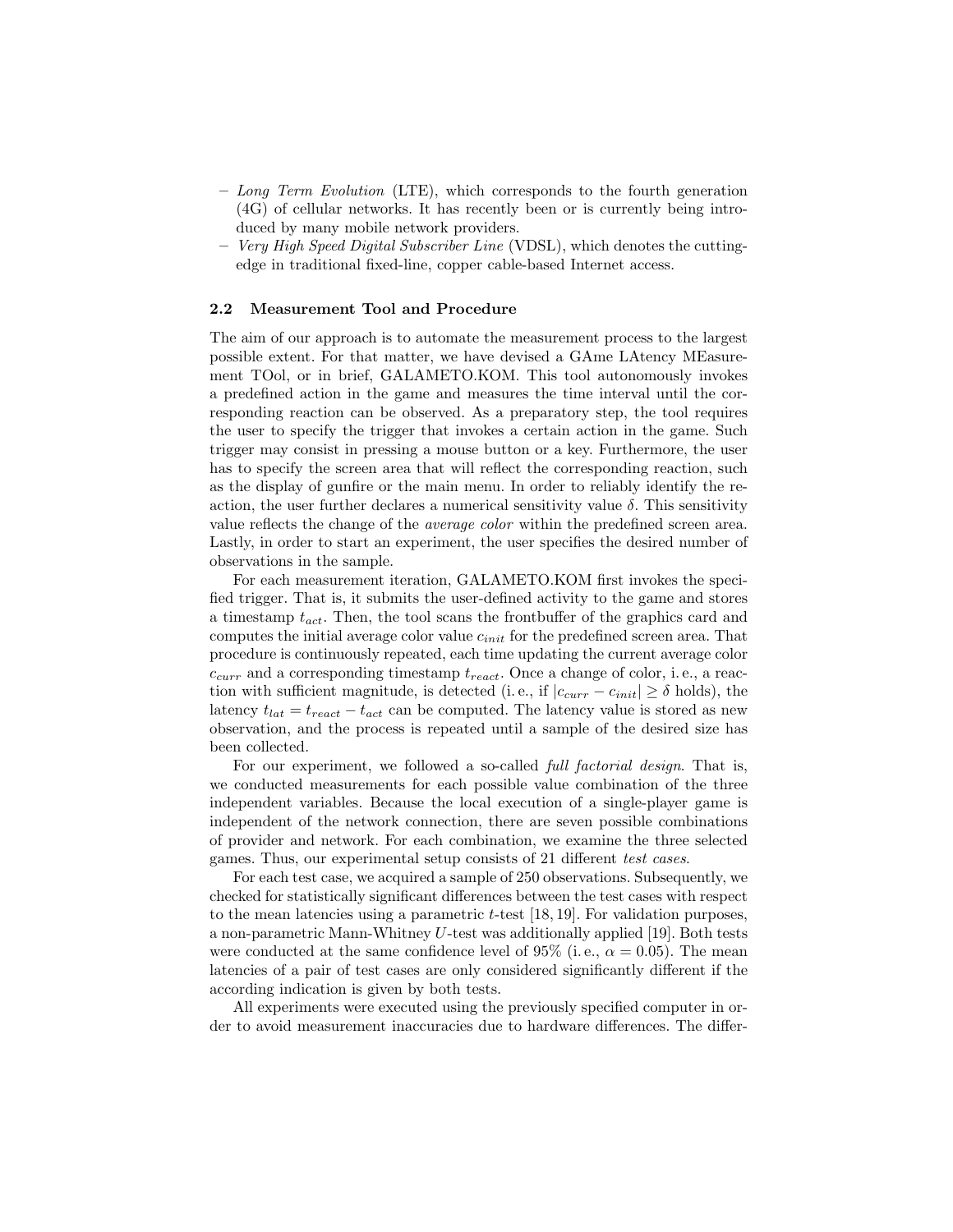ent network connections were provided by a major German telecommunications provider. No artificial network disturbances were introduced into the measurement process.

#### 2.3 Results and Discussion

The results of our experiment, i. e., observed mean latencies are illustrated in Figures 1, 2, and 3 for the three games respectively. In addition, Table 1 contains the detailed results that have been the basis for the figures.

As can be seen, a local execution of the games yields the lowest latencies, ranging from 22 ms for Shadowgrounds to 44 ms for Trine. As it may have been expected, the latencies significantly increase with the novelty of the game. Because the remaining latency components can be assumed constant, this indicates a growth of computational complexity within the game pipeline, i. e., the overall increase in latency can likely be traced back to increased CPU and GPU time.

For cloud gaming provider A, we observe mean latencies between approximately 65 ms and 130 ms. The latencies significantly decrease with improved network connectivity. Specifically, with respect to the cellular networks, LTE is able to reduce the mean latency by up to 35 ms compared to UMTS. A fixed-line connection, namely VDSL, yields a further reduction of up to 12 ms. In general, the latency increases diminish compared to a local execution with the novelty of the game. This indicates that the latency of the game pipeline can, in fact, be reduced through the use of dedicated hardware in the cloud data center (cf. Section 2.1). However, the effect does not compensate for the network delay in our test cases. Hence, regardless of the game and network connection, provider A is not able to compete with a local execution in terms of latency. Depending on the network connection, cloud gaming adds between 40 ms and 90 ms of latency for each considered game. These differences are statistically significant at the assumed confidence level of 95%.

For cloud gaming provider B, we find even higher mean latencies between about 150 ms and 220 ms. Once again, there is a significant reduction in these figures with improved network connectivity. Compared to UMTS, LTE achieves a reduction of up to 29 ms, which very similar to the results for cloud gaming provider A. Likewise, VDSL shaves off between 9 ms and 17 ms in latency in comparison to LTE. In contrast to provider A, we do not find a decreasing latency margin with increasing novelty, i. e., computational complexity, of the game. Thus, provider B is even less capable than provider A of competing with a local execution in terms of latency. Specifically, depending on the game, provider B adds between 100 ms and 150 ms of latency. As for provider A, these increases are statistically significant.

In addition, the box-and-whisker plots indicate higher variations in the observed latencies, i. e., higher jitter, for both cloud gaming providers compared to a local game execution. This is also important to note, since previous research has not only identified absolute latencies, but also high jitter as an aspect in cloud gaming systems that may substantially impair the QoE of the end user [20].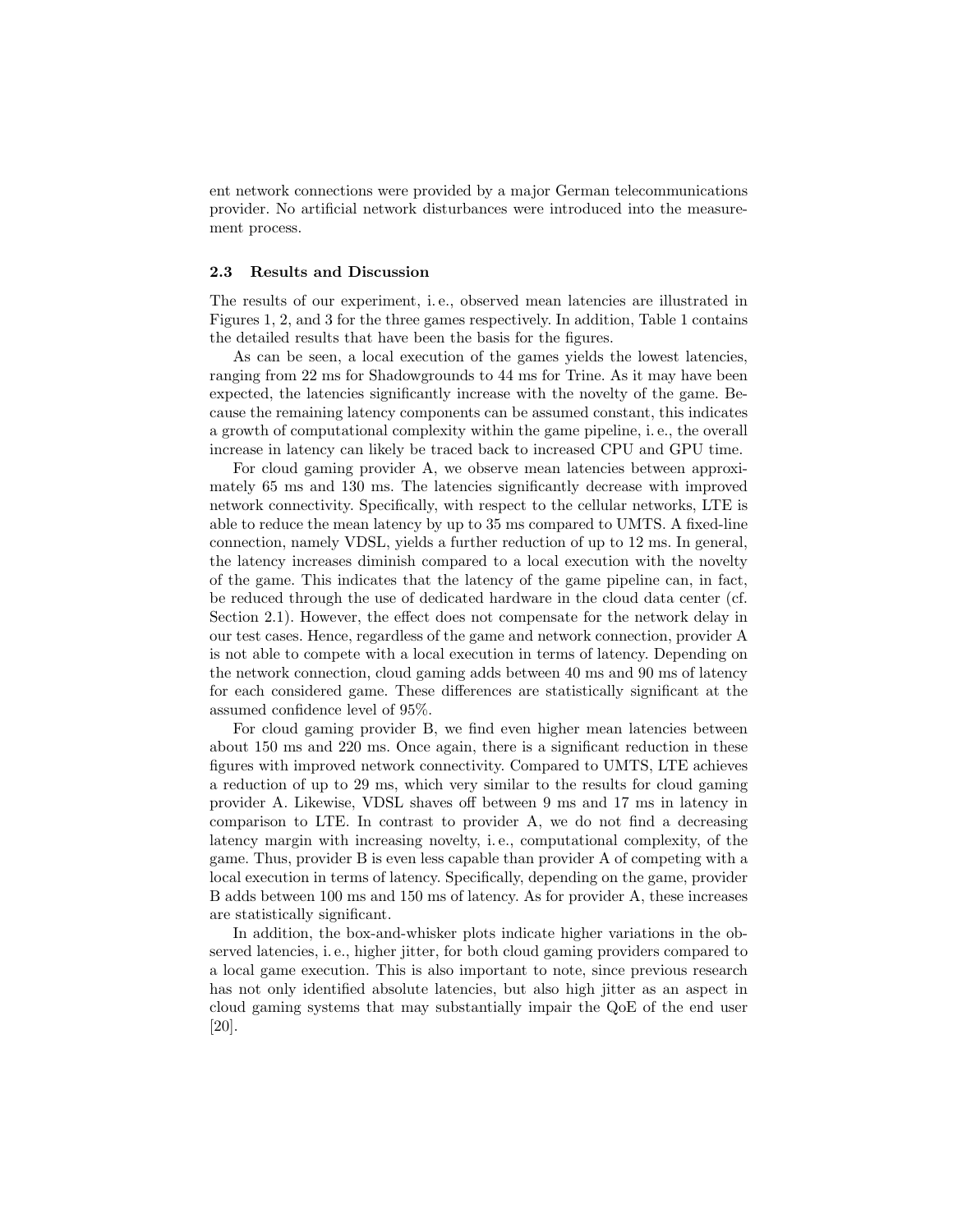

Fig. 1. Observed latencies for the game *Shadowgrounds* (sample size  $n = 250$ ). In Figure 1(a), error bars indicate the 95% confidence intervals. In Figure 1(b), the box marks the 25th, 50th, and 75th percentiles, and the whiskers indicate the 2.5th and 97.5th percentiles.



Fig. 2. Observed latencies for the game Shadowgrounds Survivor (sample size  $n = 250$ ). Same notation as in Figure 1.



**Fig. 3.** Observed latencies for the game *Trine* (sample size  $n = 250$ ). Same notation as in Figure 1.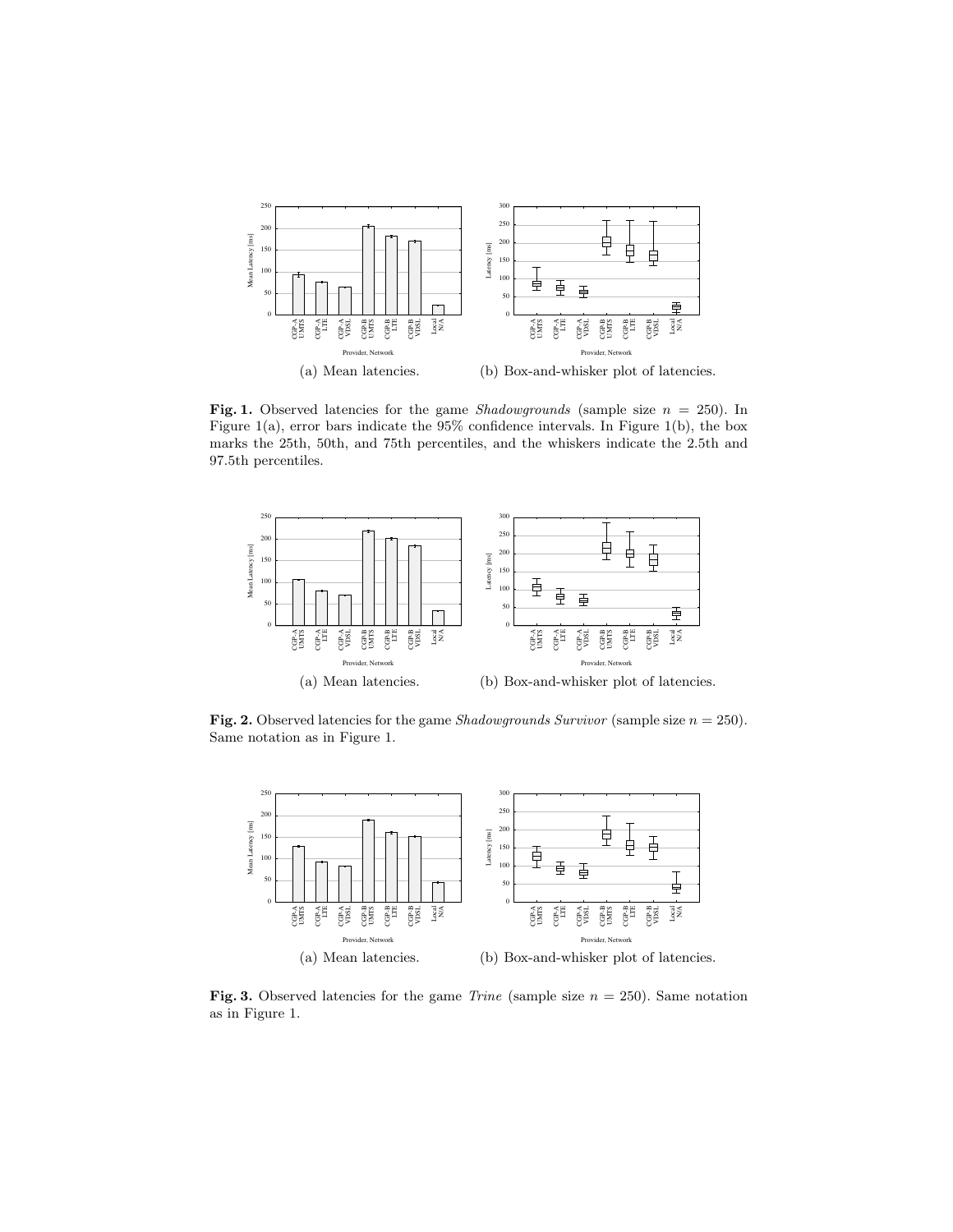Table 1. Detailed results for the independent variable latency per test case (in ms). Abbreviations: SG – Shadowgrounds; SGS – Shadowgrounds Survivor; CI95 – Radius of the 95% confidence interval; Pc. – Percentile.

|                                                                                     |                                                                               |                                                                 |                                                                                     |                              |                                                                |                                                                 |                                                                 |                                                                 | Game Provider Network Mean CI95 2.5th Pc. 25th Pc. Median 75th Pc. 97.5th Pc. |
|-------------------------------------------------------------------------------------|-------------------------------------------------------------------------------|-----------------------------------------------------------------|-------------------------------------------------------------------------------------|------------------------------|----------------------------------------------------------------|-----------------------------------------------------------------|-----------------------------------------------------------------|-----------------------------------------------------------------|-------------------------------------------------------------------------------|
| SG<br>$_{\rm SG}$<br>$_{\rm SG}$<br>SG<br>$_{\rm SG}$<br>$_{\rm SG}$<br>$_{\rm SG}$ | $CGP-A$<br>$CGP-A$<br>$CGP-A$<br>$CGP-B$<br>$CGP-B$<br>$CGP-B$<br>Local       | UMTS<br>LTE<br>VDSL<br>UMTS<br>LTE<br><b>VDSL</b><br>N/A        | 93.65<br>76.39<br>64.39<br>205.34 3.00<br>181.47 3.20<br>170.09 3.29<br>22.13       | 6.49<br>1.34<br>0.98<br>0.93 | 68.98<br>55.04<br>48.01<br>167.71<br>145.54<br>136.85<br>7.91  | 81.06<br>69.74<br>59.05<br>189.81<br>163.79<br>151.75<br>17.46  | 87.49<br>76.65<br>64.52<br>200.33<br>179.08<br>166.23<br>22.68  | 95.00<br>83.19<br>69.96<br>216.11<br>193.80<br>178.13<br>27.80  | 132.66<br>96.76<br>79.75<br>262.00<br>263.31<br>259.15<br>36.00               |
| SGS<br>SGS<br>SGS<br>SGS<br>SGS<br>SGS<br>SGS                                       | $CGP-A$<br>$CGP-A$<br>$CGP-A$<br>$CGP-B$<br>$CGP-B$<br>$CGP-B$<br>Local       | UMTS<br>LTE<br><b>VDSL</b><br>UMTS<br>LTE<br><b>VDSL</b><br>N/A | 106.19 1.61<br>80.41<br>70.43<br>217.63 3.27<br>201.58 2.85<br>184.45 2.73<br>33.79 | 1.40<br>1.00<br>1.11         | 83.63<br>60.26<br>56.06<br>182.11<br>161.56<br>150.83<br>16.64 | 96.21<br>72.82<br>64.66<br>200.11<br>189.64<br>167.37<br>27.69  | 106.89<br>79.59<br>70.00<br>213.73<br>198.71<br>183.18<br>34.03 | 115.02<br>87.32<br>76.13<br>231.18<br>210.90<br>199.11<br>39.98 | 130.41<br>102.33<br>86.90<br>285.12<br>261.06<br>224.45<br>51.08              |
| Trine<br>Trine<br>Trine<br>Trine<br>Trine<br>Trine                                  | $CGP-A$<br>$CGP-A$<br>$CGP-A$<br>$CGP-B$<br>$CGP-B$<br>$CGP-B$<br>Trine Local | UMTS<br>LTE<br>VDSL<br>UMTS<br>LTE<br><b>VDSL</b><br>N/A        | 128.13 1.91<br>93.06<br>82.88<br>189.58 2.57<br>160.76 3.11<br>151.69 2.01<br>44.68 | 1.31<br>1.25<br>1.83         | 95.56<br>76.26<br>67.05<br>157.01<br>130.12<br>118.01<br>25.14 | 117.01<br>85.96<br>75.82<br>176.04<br>145.36<br>141.79<br>35.90 | 128.43<br>93.24<br>82.03<br>187.87<br>156.74<br>152.10<br>41.01 | 139.00<br>99.48<br>88.62<br>201.02<br>169.60<br>161.56<br>49.29 | 153.98<br>112.61<br>106.85<br>239.97<br>219.02<br>181.86<br>84.01             |

In summary, with respect to the first research question from Section 1, we conclude that cloud gaming has a significant and negative impact on the QoS parameter of latency, compared to the local execution of a game. Depending on the provider and network connection, cloud gaming results in latency increases between 40 ms and 150 ms. In relative terms, the increases amount to between 85% (Trine at CGP-A using VDSL) and 828% (Shadowgrounds at CGP-B using UMTS).

As previously explained, our focus in this work was on QoS, i. e., objective quality figures. Thus, the subjective perception of our results may substantially differ between various player groups. According to Dick et al., the mean tolerable latencies for an unimpaired experience in a multi-player game are in the range between 50 and 100 ms; maximal tolerable latencies are approximately 50 ms higher, i.e., in the order of 100 to 150 ms [10]. User studies by Jarschel et al. also indicate that the Quality of Experience (QoE) quickly drops with increasing latency, specifically in fast-paced games such as racing simulations or first-person shooters [4]. Hence, based on the observed numbers, we believe that cloud gaming is primarily attractive for slow-paced games, as well as casual players who likely have moderate QoS expectations compared to experienced and sophisticated gamers.

Given the reliance on the Internet as delivery medium, cloud gaming would likely profit from a shift away from the best-effort philosophy towards sophisticated QoS mechanisms. The development of such mechanisms has been an active field of research for many years, resulting in proposals such as Integrated Services (IntServ) or Differentiated Services (DiffServ) [21]. However, past experience – for example, with the rather sluggish introduction of  $IPv6$  – has shown that many Internet service providers are rather reluctant to make fundamental infrastructure changes unless a pressing need arises. In addition, as the ongoing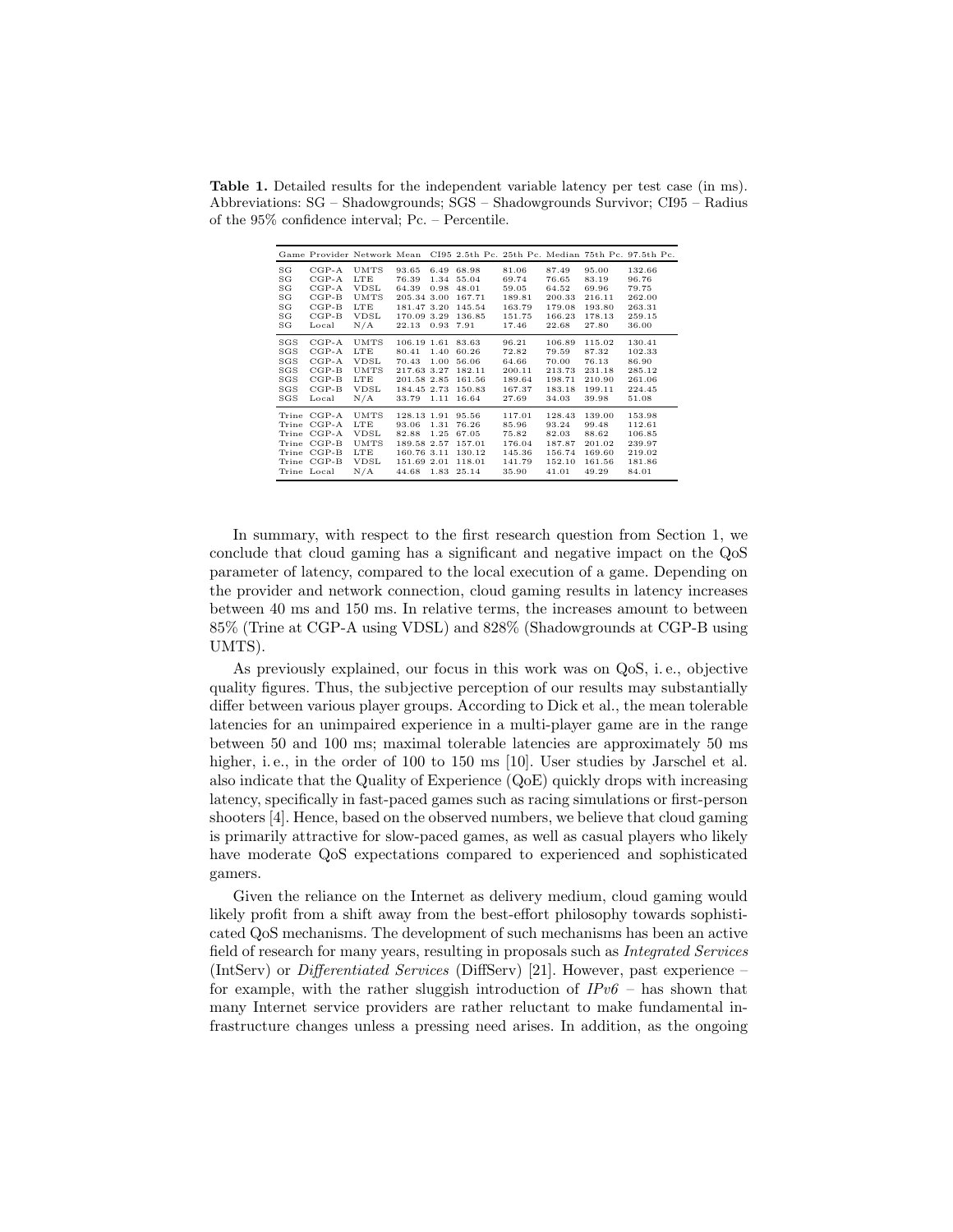debate about net neutrality shows, the introduction of QoS management techniques on the Internet is not merely a technical issue. For a more comprehensive discussion, we refer the interested reader to Xiao [22].

Assuming that the Internet itself will remain to follow a best-effort philosophy in the short and medium term, two main options remain for cloud providers to improve the QoS of their systems. The first option consists in moving the data centers geographically closer to the clients. However, for a constant client base, such decentralization implies building a larger number of data centers. Due to the reduced size and thus, smaller economies of scale of these data centers [23], such approach is likely to be cost-intensive. A viable alternative may consist in the exploitation of servers in existing content delivery networks, as proposed by Choy et al. [3]. Second, cloud providers may upgrade their servers to reduce the latency of the game pipeline. Thus, they could aim to (over-)compensate for the network latency. However, while such an approach may be successful for computationally complex games, it will likely fail for older games where the impact of the game pipeline is relatively small. In addition, server upgrades can be costly, specifically if disproportionately expensive high-end components have to be purchased. Hence, in our opinion, a key challenge for cloud providers consists in finding an economically reasonable balance between QoS (and thus, the potential number of customers) and cost.

## 3 Examination of Round-Trip Times Between Globally Distributed Compute Nodes

This section describes the second part of our experiments, i. e., the quantification of latencies between globally distributed compute nodes, representing fictitious cloud data centers. Similar to the previous section, we first explain the considered variables and measurement procedure, followed by a presentation and discussion of results.

### 3.1 Considered Variables

For this second part of our research, we conceived two linked experiments. The first examines the bilateral latency among different globally distributed locations in order to assess the maximum feasible distance between a provider and consumer. In contrast, the second experiment focuses on the unilateral latency between a single client and aforementioned compute nodes, depending on different network connections.

Similar to the previous section, latency constitutes the dependent variable in our experiments. However, in contrast to our previous experiment, we focus on a specific component of latency, namely *Round-Trip Time*  $(RTT)$ , i.e., the timespan between the sending of a ping packet and receipt of the corresponding pong packet. RTT is also referred to as "network delay" in related research [13]. Since RTTs are only a part of overall latency in cloud gaming systems –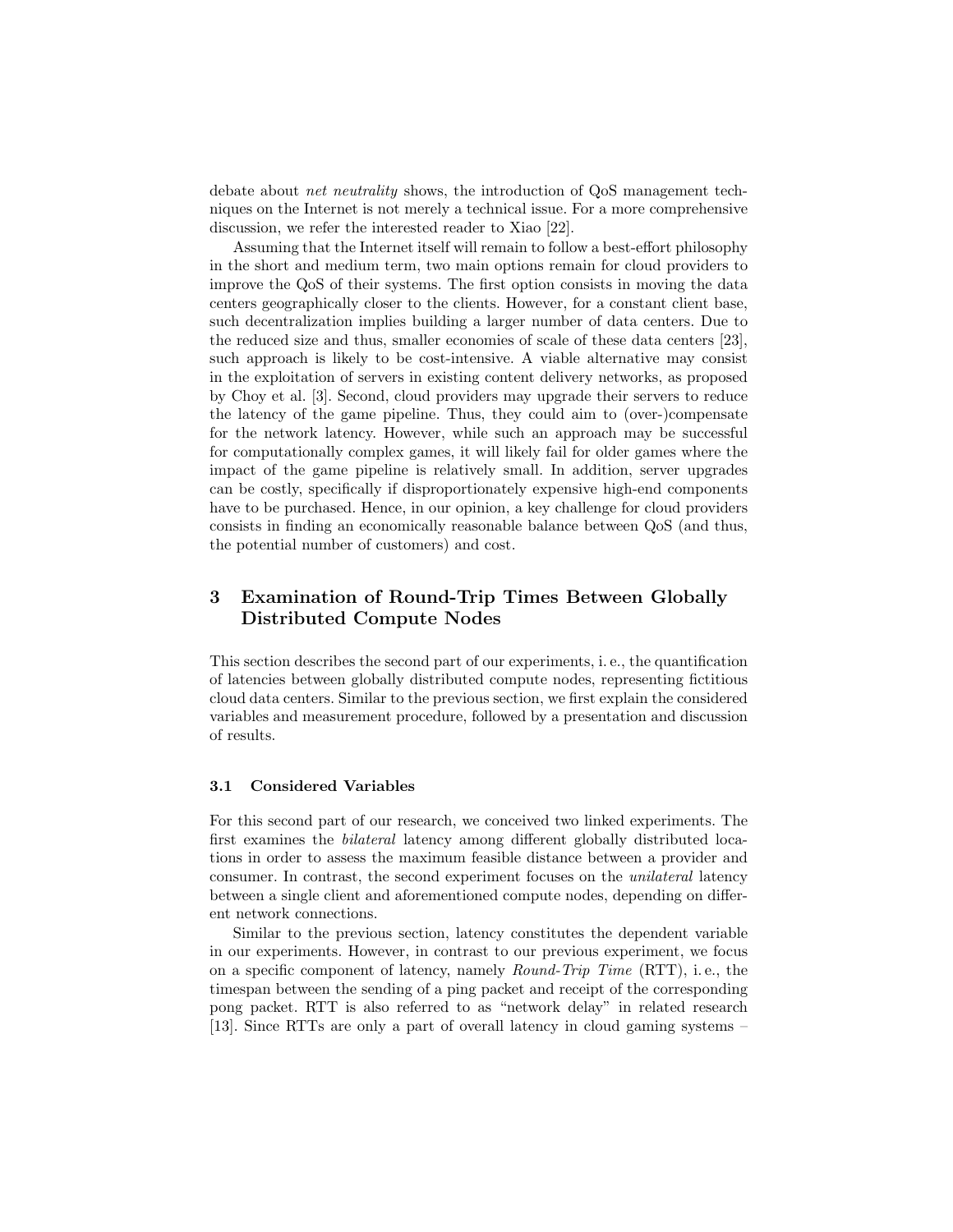cf. Section 2.1 – and processing times are explicitly not considered, our results should be seen as a lower bound on overall latency.

For both the bilateral and unilateral measurements, we used an identical set of 15 globally distributed compute nodes, each representing a fictitious cloud data center. For the bilateral measurements, the *source node* and *target node* constitute independent variables. In the unilateral measurements, only the latter is considered, because all measurements are taken from the identical source host. In the unilateral measurements, we further considered the client's network connection as independent variable. Since our experiments were conducted independent of the latency measurements from Section 2, we did not have access to the dedicated network connections of aforementioned telecommunications provider anymore. Hence, we used the following two options:

- UMTS with HSPA extensions, using the public cellular network of another major German telecommunications provider.
- $-$  Wireless Local Area Network (WLAN), provided by an access point that was attached to our university's high-bandwidth network.

#### 3.2 Measurement Tool and Procedure

For the purposes of our experiment, we conceived and implemented an additional measurement utility. It uses the tool  $\ell e \gamma n g^7$  for Windows respectively a comparable script  $t$ comparable script  $t$ comparable script  $t$ comparable script  $t$ comparable script  $t$ comparable script  $t$ comparable script  $t$ comparable script  $t$ comparable script  $t$ comparable script  $t$ comparable the respective node and all remaining nodes.

In accordance with the previous section, we also followed a *full factorial* design, conducting measurements for each distinct value combination of the independent variables. In the case of the bilateral measurements, this results in 210 test cases, each representing a specific combination of the 15 source and target nodes. For the unilateral measurements, we considered 30 test cases, each resulting from a distinct combination of the 15 target nodes and two network connections.

As common testbed for our experiments, we chose PlanetLab [24], a research network that consisted of approximately 1,200 globally distributed nodes at 550 sites as of January 2014<sup>9</sup>. We selected 15 nodes on five continents (Asia, Africa, America, Europe, Australia) to serve as fictitious cloud data centers, representing the providers of cloud-based multimedia services, and deployed our measurement utility on these nodes. The measurement utility was executed over a timespan of approximately four days, resulting in samples of 10,000 RTT observations for each pair of nodes in the bilateral measurements. For the unilateral measurements, we obtained a smaller sample of 1,000 RTT observations for each network connection and target node. For each sample, we subsequently computed the mean RTT value and corresponding 95% confidence interval [19].

<sup>7</sup> http://www.elifulkerson.com/projects/tcping.php

 $\frac{8}{3}$  http://www.vdberg.org/~richard/tcpping.html

 $^9$  http://www.planet-lab.org/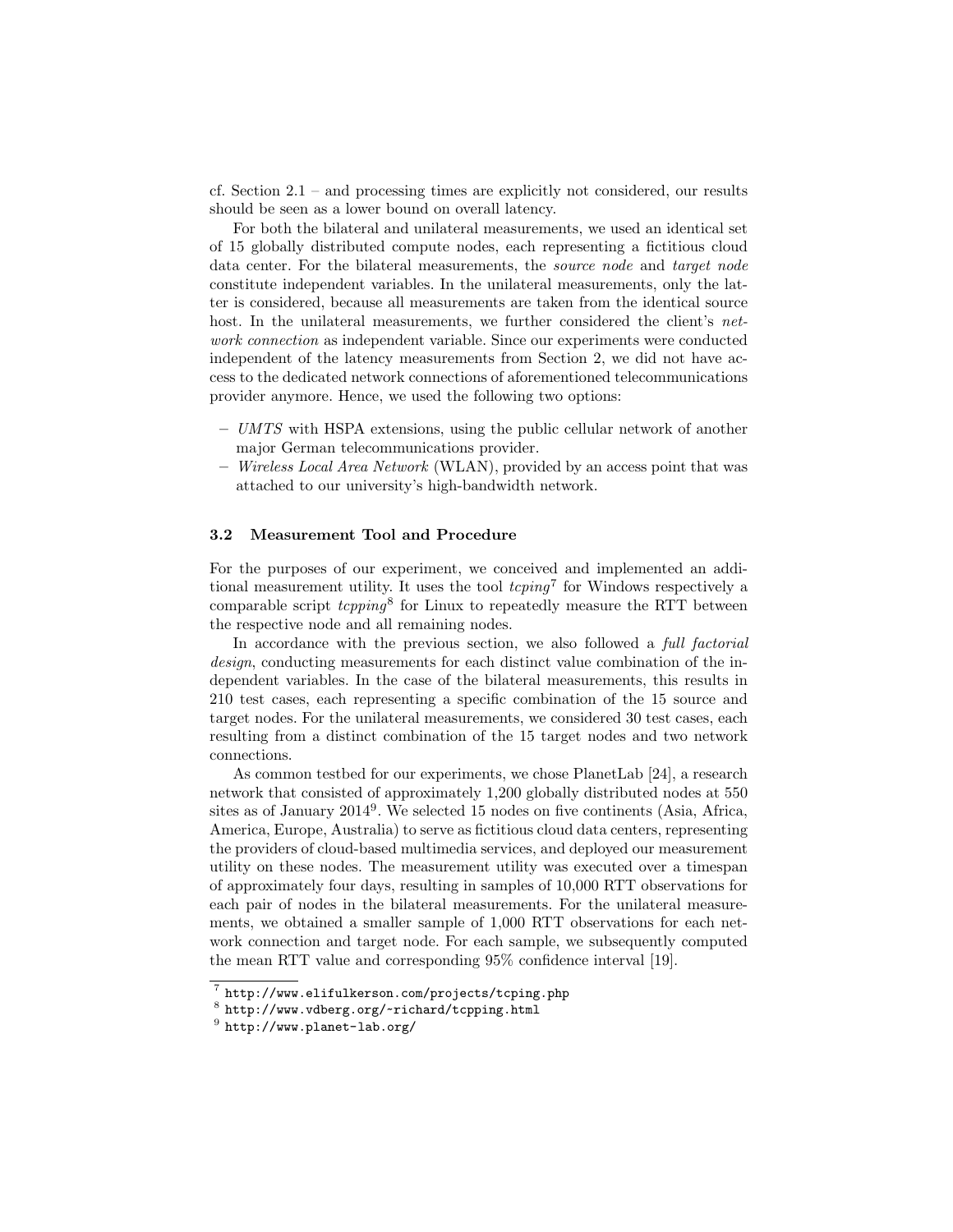

Fig. 4. Observed mean RTTs in the unilateral measurements (with 95% confidence intervals), using clients with different connection types in Darmstadt, Germany, by target node (effective sample size  $n' \geq 991$ ).

#### 3.3 Results and Discussion

The results for the bilateral and unilateral measurements are provided in Table 2 and Table 3. Furthermore, the results for the unilateral measurements are visualized in Figure 4. Please note that timed-out pings were not considered in the computation of mean RTTs, hence resulting in differing effective sizes for each underlying sample.

Since the propagation of electric signals is constrained by the speed of light, it comes as little surprise that the observed latencies dramatically increase with the geographical distance between two nodes. Choy et al. [3] explain that the processing of game content on the client and server side requires approximately 20 ms. This aligns well with the overall latency of approximately 20 ms to 40 ms that we found for local gaming in the previous section and also corresponds to delays of about 30 ms that were found by Huang et al. as part of experimental studies with their GamingAnywhere system [13]. Hence, RTTs should not exceed a threshold of about 80 ms to permit for acceptable QoE.

This argument confirms our statement from Section 2.3 that cloud data centers for the provision of cloud gaming services should be placed in geographical proximity to the potential clients. Specifically, the results for the bilateral measurements from Table 2 indicate the such proximity more or less translates into placement on the same continent. For example, RTTs between Argentina (AR) and Brazil (BR), or Germany (DE) and Finland (FI) were found to fairly accurately meet the aforementioned threshold of 80 ms.

This observation is underpinned by the results of the unilateral measurements in Table 3. Specifically in UMTS networks, the observed RTT drastically increases with geographical distance and easily exceeds the acceptable threshold, even for target nodes that were placed close to our client in Darmstadt, Germany, e. g., in Finland (FI) or Israel (IL). Furthermore, the results indicate that the gap in RTT between UMTS and WLAN is statistically significant at the assumed confidence level of 95% and quickly widens with geographical distance.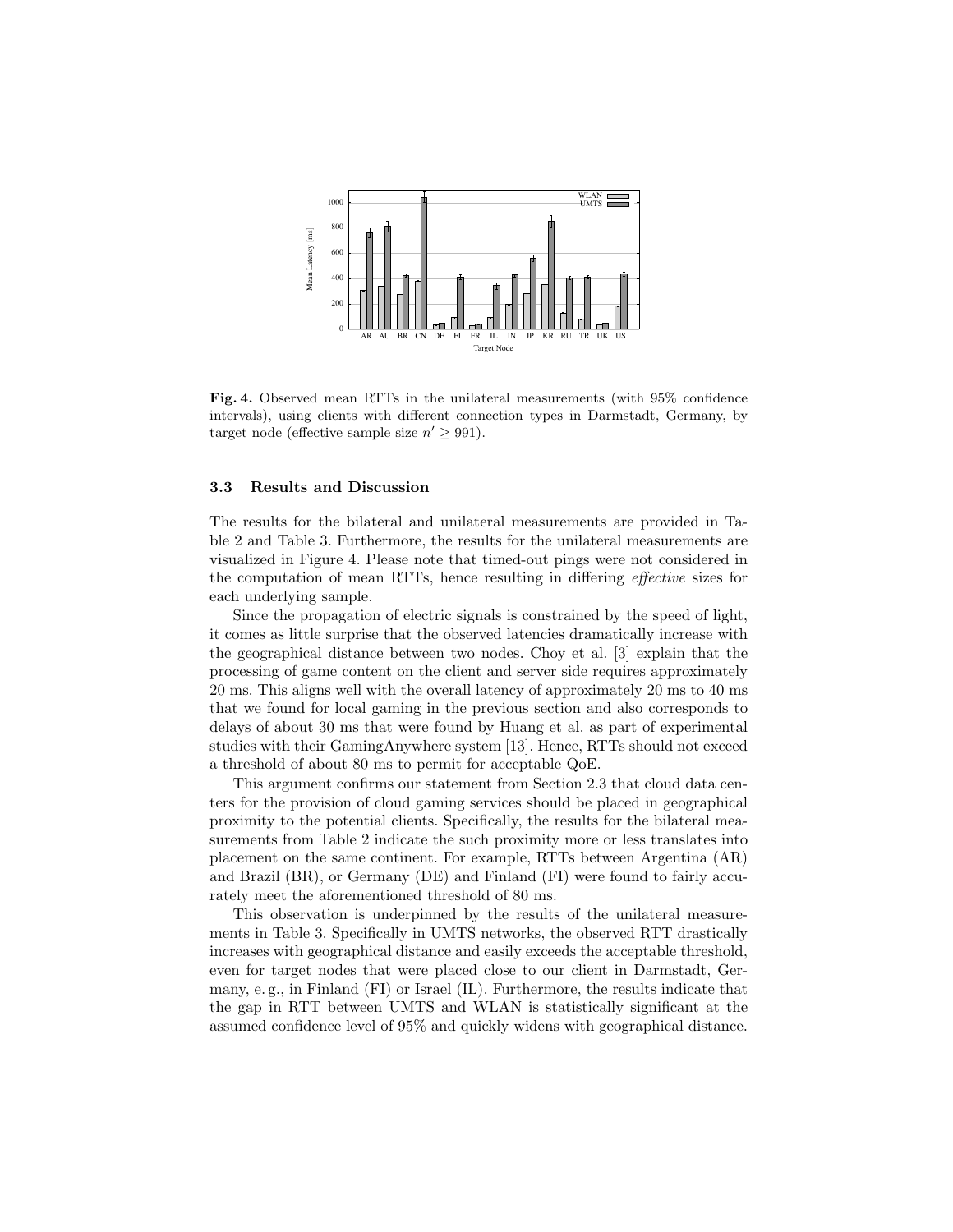Table 2. Observed mean RTTs (in ms; with 95% confidence intervals) between pairs of globally distributed nodes (effective sample size  $n' \geq 9,490$ ).

|        |           |       | Target Node       |                                 |                          |                                                                         |                                                                                         |                                                 |                          |                                 |                                   |                          |                               |                 |                                     |       |
|--------|-----------|-------|-------------------|---------------------------------|--------------------------|-------------------------------------------------------------------------|-----------------------------------------------------------------------------------------|-------------------------------------------------|--------------------------|---------------------------------|-----------------------------------|--------------------------|-------------------------------|-----------------|-------------------------------------|-------|
|        |           | AR    | AU                | $_{\rm BR}$                     | $_{\rm CN}$              | DE                                                                      | FI                                                                                      | FR.                                             | IL                       | IΝ                              | $_{\rm JP}$                       | <b>KR</b>                | RU                            | <b>TR</b>       | UK                                  | US    |
|        | AR        |       | 360.4 80.7        |                                 |                          |                                                                         | 360.2 333.5 348.7 310.6 369.7 512.0 435.6 422.8 346.0 374.8 314.8 211.9                 |                                                 |                          |                                 |                                   |                          |                               |                 |                                     |       |
|        |           |       | (0.3)             | (0.3)                           | (0.3)                    |                                                                         | $(0.3)$ $(0.2)$ $(0.4)$ $(0.3)$ $(0.3)$ $(0.3)$ $(0.7)$ $(0.3)$ $(0.4)$ $(0.3)$ $(0.4)$ |                                                 |                          |                                 |                                   |                          |                               |                 |                                     |       |
|        | AU        | 360.9 |                   | 367.9                           |                          |                                                                         | 269.5 356.0 374.1 333.0 392.1 300.2 296.2 295.0 349.6 397.5 337.4 198.3                 |                                                 |                          |                                 |                                   |                          |                               |                 |                                     |       |
|        |           | (0.4) |                   | (0.3)                           | (0.1)                    |                                                                         | $(0.0)$ $(0.1)$                                                                         |                                                 | $(0.1)$ $(0.0)$ $(0.8)$  |                                 |                                   | $(0.0)$ $(0.1)$          | (0.5)                         | (0.1)           | $(0,0)$ $(0,6)$                     |       |
|        | BB.       | 89.0  | 366.7             | ٠                               |                          |                                                                         | 378.8 268.8 303.4 246.8 305.2 473.9 342.0 401.9 325.1 311.7 250.4 198.1                 |                                                 |                          |                                 |                                   |                          |                               |                 |                                     |       |
|        |           | (0.7) | (0.2)             | $\overline{\phantom{a}}$        | (0.3)                    |                                                                         | $(0.0)$ $(0.1)$ $(0.2)$ $(0.0)$ $(0.3)$                                                 |                                                 |                          |                                 | (0.2)                             | (0.7)                    |                               | $(0.4)$ $(0.1)$ | $(0.1)$ $(0.4)$                     |       |
|        | CN        |       | 364.0 269.7 384.3 |                                 | $\overline{\phantom{a}}$ |                                                                         | 199.6 308.5 185.1 233.4 434.0 98.0                                                      |                                                 |                          |                                 |                                   |                          |                               |                 | 530.2 306.8 238.6 178.7 191.1       |       |
|        |           | (0.4) | (0,1)             | (0.3)                           | $\overline{\phantom{m}}$ | (0.3)                                                                   | (0.2)                                                                                   | (0.4)                                           | (0.4)                    | (3.7)                           | (0.4)                             | (5.1)                    | (0.6)                         | (0.3)           | (0.4)                               | (0.3) |
|        | DE        |       |                   | 337.2 356.0 269.1 200.3         |                          | $\overline{\phantom{a}}$                                                | 62.1                                                                                    | 31.3                                            |                          | 81.8 211.4 271.3 341.9          |                                   |                          | 61.8                          | 55.3            | 27.1                                | 145.4 |
|        |           |       |                   | $(0.5)$ $(0.0)$ $(0.0)$ $(0.3)$ |                          | $\sim$                                                                  | (0.0)                                                                                   | (0.1)                                           |                          | $(0.0)$ $(0.1)$ $(0.2)$ $(0.5)$ |                                   |                          | (0.3)                         | (0.1)           | (0,0)                               | (0.6) |
| ड<br>Z | FI        |       |                   | 350.7 376.7 304.4 307.9 62.1    |                          |                                                                         | $\sim$                                                                                  | 76.9                                            | 120.2 268.6 308.6 341.6  |                                 |                                   |                          | 55.7                          | 97.9            | 65.4                                | 186.3 |
|        |           | (0.3) | (0,1)             | $(0.1)$ $(0.2)$                 |                          | (0.0)                                                                   | $\sim$ $-$                                                                              | (0.1)                                           | (0.0)                    | (0.2)                           | (0.1)                             | (0.1)                    | (0.3)                         | (0.1)           | (0.0)                               | (0.2) |
|        | FR.       |       |                   | 313.9 332.7 245.4 185.4         |                          | 30.6                                                                    | $76.7 -$                                                                                |                                                 | 66.9                     |                                 | 189.5 271.5 289.5                 |                          | 69.0                          | 72.5            | 11.9                                | 154.3 |
|        |           |       |                   | $(0.5)$ $(0.1)$ $(0.2)$ $(0.4)$ |                          | (0.1)                                                                   | (0.1)                                                                                   | $\sim$                                          | (0.1)                    | (0.1)                           | (0.2)                             | (0.2)                    | (0.6)                         | (0.1)           | (0,1)                               | (1.1) |
| Φ      | IL        |       |                   | 372.7 392.3 305.3 233.9         |                          | 81.9                                                                    | 120.2                                                                                   | 67.1                                            | $\sim$                   |                                 |                                   |                          | 247.6 316.2 365.1 125.2 128.0 |                 | 60.4                                | 198.4 |
| ourc   |           | (0.5) | (0.0)             | (0,0)                           | (0.4)                    | (0.0)                                                                   | (0.0)                                                                                   | (0.1)                                           | $\overline{\phantom{a}}$ | (0.1)                           | (0.2)                             | (0.5)                    | (0.6)                         | (0.1)           | (0.0)                               | (0.2) |
|        | IN        |       |                   |                                 |                          |                                                                         | 504.3 309.0 470.4 430.6 214.2 266.2 192.5 250.8 -                                       |                                                 |                          |                                 |                                   |                          |                               |                 | 180.9 321.1 235.5 256.5 194.6 330.5 |       |
| m      |           |       |                   | $(0.3)$ $(0.8)$ $(0.3)$ $(3.7)$ |                          |                                                                         | $(0.1)$ $(0.2)$ $(0.2)$ $(0.1)$                                                         |                                                 |                          | $ (0.2)$                        |                                   | (0.9)                    | (0.4)                         | (0.2)           | (0.1)                               | (0.2) |
|        | JP.       |       |                   |                                 |                          |                                                                         | 436.2 296.2 341.6 97.9 271.1 311.0 271.9 315.9 176.3                                    |                                                 |                          |                                 | <b>Contract Contract Contract</b> | 37.0                     |                               |                 | 301.4 306.8 261.0 155.2             |       |
|        |           |       |                   |                                 |                          |                                                                         | $(0.4)$ $(0.0)$ $(0.3)$ $(0.4)$ $(0.2)$ $(0.2)$ $(0.2)$ $(0.2)$ $(0.1)$                 |                                                 |                          |                                 | $\sim$                            | (0.0)                    |                               |                 | $(0.6)$ $(0.2)$ $(0.2)$ $(0.7)$     |       |
|        | ΚR.       |       |                   |                                 |                          |                                                                         | 424.2 293.9 399.5 506.7 347.8 341.9 292.0 375.5 320.6 37.4                              |                                                 |                          |                                 |                                   | ٠                        |                               |                 | 328.4 356.4 285.2 191.5             |       |
|        |           | (0.7) | (0.1)             | (0.6)                           | (4.9)                    | (0.4)                                                                   | (0.1)                                                                                   | (0.3)                                           |                          | $(0.5)$ $(0.6)$                 | (0.0)                             | $\overline{\phantom{0}}$ | (0.5)                         | (0.3)           | (0.2)                               | (0.5) |
|        | <b>BU</b> |       |                   | 349.0 345.7 324.5 301.0         |                          | 59.7                                                                    | 54.2                                                                                    | 67.5                                            | 122.6 233.5 299.5 328.7  |                                 |                                   |                          | ٠                             | 114.9           | 59.1                                | 182.4 |
|        |           | (0.4) | (0.3)             | $(0.3)$ $(0.4)$                 |                          | (0.2)                                                                   | (0.2)                                                                                   | (0.4)                                           |                          | $(0.4)$ $(0.3)$                 | (0.3)                             | (0.4)                    |                               | (0.4)           | (0.4)                               | (0.6) |
|        | TR.       |       |                   | 384.3 399.7 311.6 239.1         |                          | 56.7                                                                    | 99.3                                                                                    | 75.3                                            |                          | 129.4 256.9 308.1 355.3 115.2   |                                   |                          |                               | ٠               | 67.7                                | 181.8 |
|        |           | (0.7) |                   | $(0.1)$ $(0.1)$ $(0.2)$         |                          | (0.1)                                                                   | (0.1)                                                                                   | (0.2)                                           |                          | $(0.1)$ $(0.2)$                 | (0.2)                             | (0.3)                    | (0.4)                         | $\sim$          | (0.1)                               | (0.2) |
|        | UК        |       |                   | 318.4 337.4 250.5 178.6 27.1    |                          |                                                                         | 65.4                                                                                    | 12.0 60.4 193.0 261.4 276.1 61.9                |                          |                                 |                                   |                          |                               | 66.5            |                                     | 144.1 |
|        |           |       |                   | $(0.5)$ $(0.0)$ $(0.0)$ $(0.4)$ |                          | (0.0)                                                                   |                                                                                         | $(0.0)$ $(0.1)$ $(0.0)$ $(0.1)$ $(0.2)$ $(0.1)$ |                          |                                 |                                   |                          | (0.6)                         | (0.1)           |                                     | (0.5) |
|        | US        |       |                   |                                 |                          |                                                                         | 218.0 197.9 199.3 190.4 144.8 188.8 152.2 198.3 325.5 154.1 193.2 185.7                 |                                                 |                          |                                 |                                   |                          |                               | 180.4 143.6     |                                     |       |
|        | (0.4)     | (0.1) |                   |                                 |                          | $(0.4)$ $(0.1)$ $(0.1)$ $(0.1)$ $(0.2)$ $(0.2)$ $(0.1)$ $(0.1)$ $(0.3)$ |                                                                                         |                                                 |                          |                                 |                                   | (0.6)                    | (0.2)                         | (0.2)           |                                     |       |

Table 3. Observed mean RTTs (in ms; with 95% confidence intervals) between clients in Darmstadt (Germany), which used different Internet connection types, and globally distributed target nodes (effective sample size  $n' \geq 991$ ).

|                                                                                                                                                                                                                                                                                                                                                                                                                                                                                                                                                                                                                                                      | Target Node |  |       |  |  |  |  |                                     |  |  |  |  |  |  |  |
|------------------------------------------------------------------------------------------------------------------------------------------------------------------------------------------------------------------------------------------------------------------------------------------------------------------------------------------------------------------------------------------------------------------------------------------------------------------------------------------------------------------------------------------------------------------------------------------------------------------------------------------------------|-------------|--|-------|--|--|--|--|-------------------------------------|--|--|--|--|--|--|--|
|                                                                                                                                                                                                                                                                                                                                                                                                                                                                                                                                                                                                                                                      | AR          |  | AU BR |  |  |  |  | CN DE FI FR IL IN JP KR RU TR UK US |  |  |  |  |  |  |  |
| $\stackrel{\cdot \cdot }{{\rm{g}}} {\rm{\text{WLAN}}} \stackrel{303.4}{\,\text{0.9}} \,\, \stackrel{341.4}{\,\text{0.1}} \,\, \stackrel{276.6}{\,\text{0.8}} \,\, \stackrel{380.4}{\,\text{0.4}} \,\, \stackrel{30.7}{\,\text{0.9}} \,\, \stackrel{90.9}{\,\text{0.9}} \,\, \stackrel{30.5}{\,\text{0.9}} \,\, \stackrel{91.8}{\,\text{0.1}} \,\, \stackrel{194.1}{\,\text{0.2}} \,\, \stackrel{282.8}{\,\text$<br>$60$ UMTS $761.4$ 810.2 424.2 1043.1 44.6 410.3 41.0 342.2 427.6 562.5 853.1 405.9 412.1 47.0 433.6<br>$60$ UMTS $(40.8)$ $(42.5)$ $(11.9)$ $(41.0)$ $(1.1)$ $(18.3)$ $(2.9)$ $(24.8)$ $(12.3)$ $(27.2)$ $(43.2)$ $(10.9)$ $(11.$ |             |  |       |  |  |  |  |                                     |  |  |  |  |  |  |  |

For example, for the Western European target hosts, such as Germany (DE), France (FR), or the United Kingdom (UK), we observed relative moderate absolute increases of 10 ms to 15 ms, or less than 50% in relative terms. In contrast, geographically more remote locations, such as Turkey (TR) or Israel (IL), were found to provide an acceptable latency around 80 ms when using WLAN, while the mean RTTs increase to more than 300 ms in UMTS networks.

In summary, with respect to the second research question from Section 1, we conclude that the placement of data centers close to the potential customers is a key factor in providing cloud gaming services with adequate QoS properties. Furthermore, the work at hand shows that not only WLAN, but also UMTS cellular networks may allow for cloud-based gaming if the cloud data centers that provide the according services are placed in geographical proximity to the user.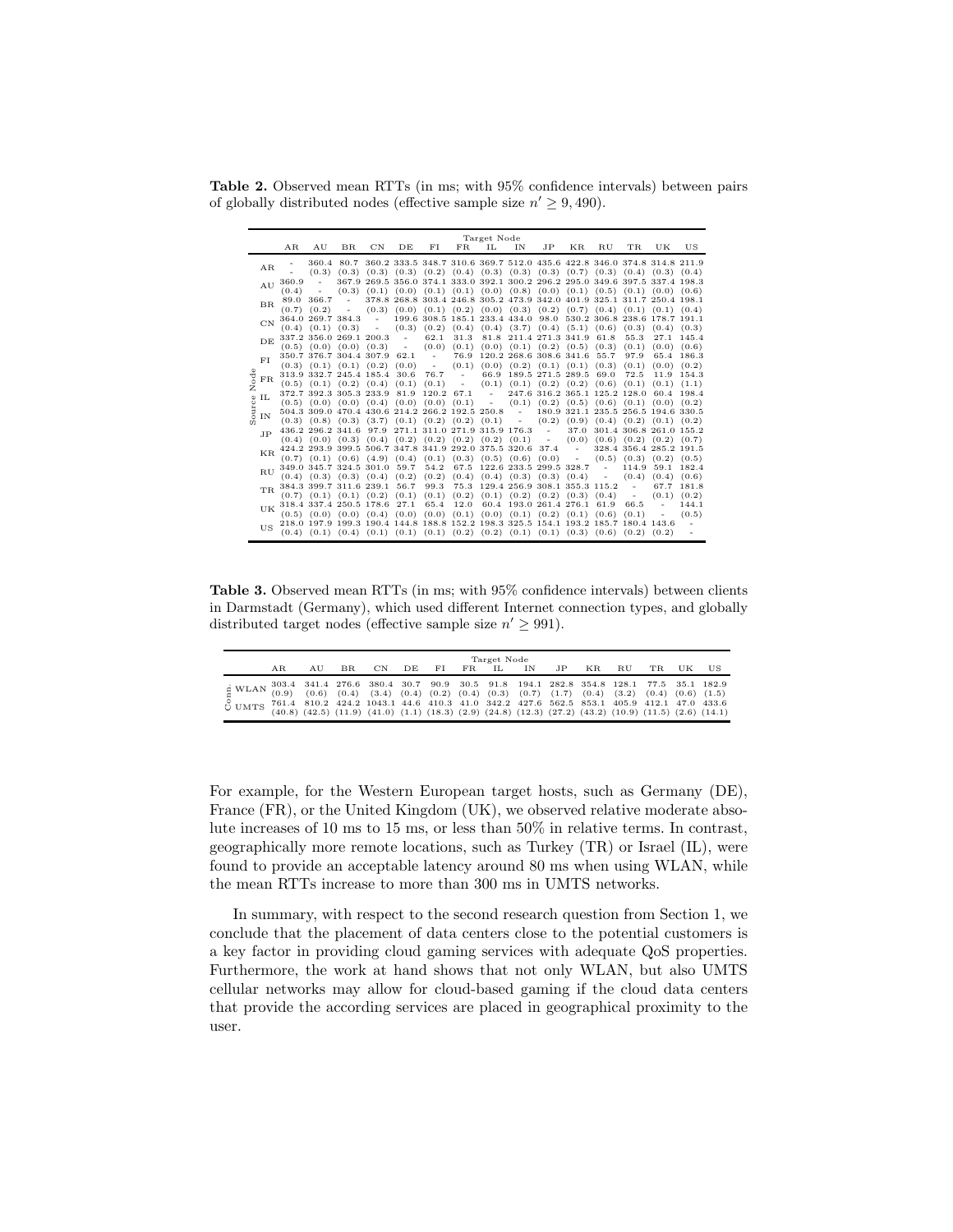### 4 Related Work

Chen et al. have, to the best of our knowledge, been the first to conduct empirical latency measurements of actual cloud gaming providers [8]. In their experiments, they regarded  $OnLive$ , a commercial provider, as well as,  $StreamMyGame$ , a free software tool that permits to set up a private video game stream. Chen et al. propose and implement a measurement tool which is based on similar conceptual ideas as GALAMETO.KOM. Most notably, the authors also trigger a certain action – in their case, the invocation of the in-game menu – and observe the appearance of the corresponding reaction based on color changes. In their experiments, they find streaming delays – which do not include the network latency – between 135 ms and 240 ms for OnLive and up to 500 ms for StreamMyGame. Thus, their results are in a similar order of magnitude as the values that have been observed in our experiments. In contrast to this work, Chen et al. trigger the comparison process in the measurement tool through a redirected Direct3D function call and operate on the backbuffer of the graphics card, not the frontbuffer. Thus, the latency component that is introduced through the copying of the backbuffer scene into the frontbuffer has not been considered in their work. In addition, and more importantly, the authors do not use a locally executed game as benchmark in their experiments.

Jarschel et al. have conducted a user-study involving 58 participants on QoE of cloud gaming depending on network characteristics [4]. For that purpose, they generate an audio/video stream using a PlayStation 3 gaming console. This stream is subjected to artificial delay and packet loss, ranging between 0 and 300 ms and 0 and 1% respectively, in different test scenarios. Jarschel et al. find that the quality of the downstream, i. e., the link between provider and user, has a substantially higher impact on the QoE than the quality of the upstream, i. e., the link between user and provider. Their results also indicate that packet loss is of higher relevance than latency for the subjective quality perception. The main difference compared to our work consists in the focus on subjective, rather than objective quality aspects. In addition, Jarschel et al. did not regard commercial cloud providers in their experiments.

Wang and Dey have proposed a cloud gaming system for mobile clients called Cloud Mobile Gaming (CMG) [25]. As part of their work, they examine the impact of different factors on the user experience. The considered factors involve the video stream configuration and quality, the game configuration, delay (i. e., latency), and packet loss. Similarly to Jarschel et al., the authors use a controlled experimental setup, in which they systematically vary the values of the previously mentioned factors. Using a study group of 21 participants, they infer impairment functions for these factors. The findings are subsequently validated using a control group of 15 participants. Based on practical measurements, the authors conclude that their CMG system may provide a subjectively good or mediocre gaming experience in WLAN and cellular networks, respectively. In contrast to our work, which considers public cloud gaming providers and the local execution of games, Wang and Dey exclusively examine their own, proprietary cloud gaming system.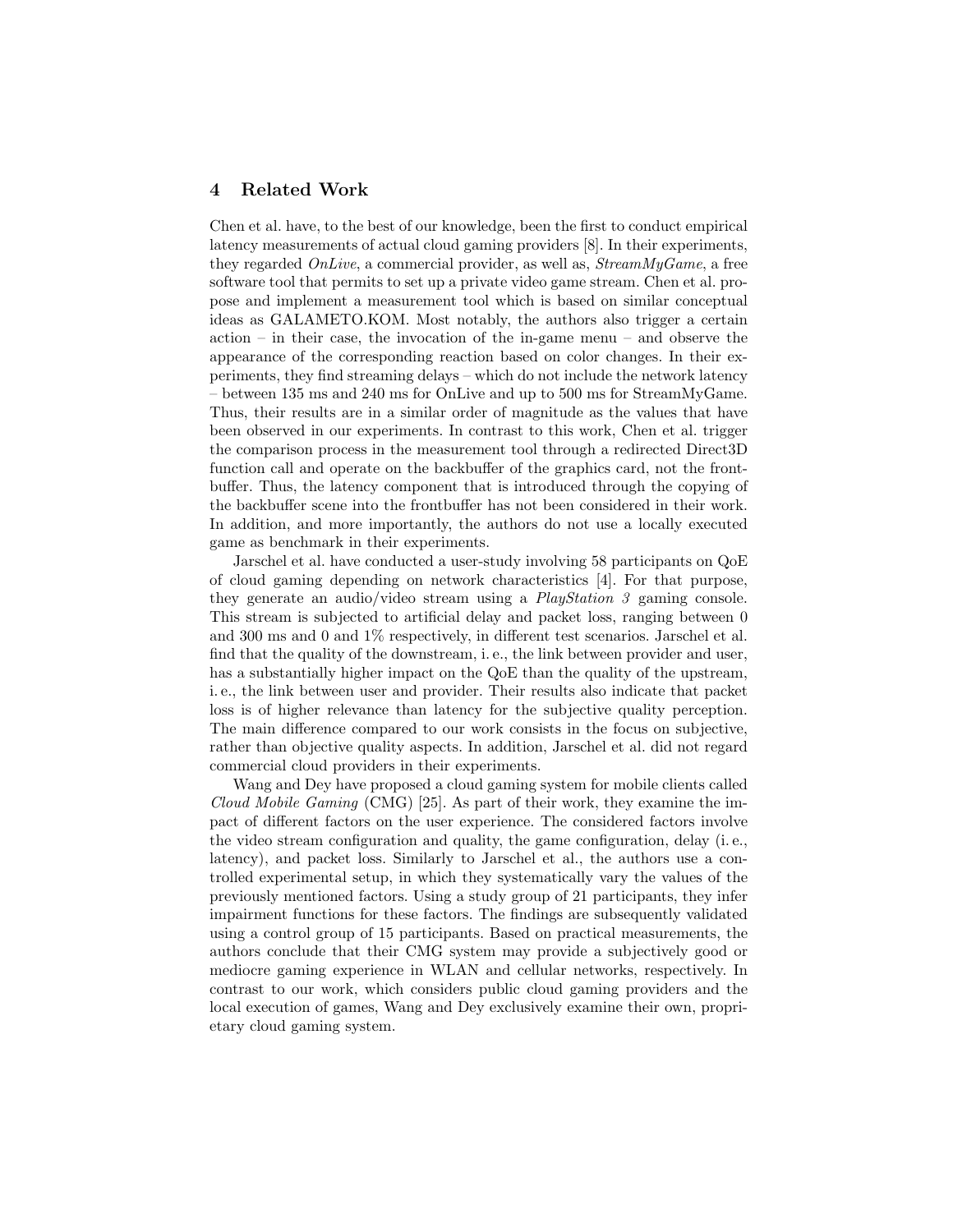Outside the academic world, West has measured the latency of various locally executed games on a PlayStation 3 console [26]. West uses a commodity digital camera in order to take high-frequency photographs of the game controller and the attached screen during gameplay. Based on a subsequent manual analysis of the resulting picture stream, he deduces the timespan between a button press and the corresponding action. West finds latencies between approximately 50 ms and 300 ms on the PlayStation 3. The main benefit ob West's method is the clear separation between the gaming system and the measurement system. In addition, the camera-based approach also permits to capture the LCD response time. However, the accuracy of the measurement is limited by the maximal framerate of the camera. In addition, GALAMETO.KOM only requires a brief preparatory manual tuning phase, whereas West's method requires substantial manual effort, which renders the collection of large data samples difficult.

Continuous measurements of latencies among various geographically distributed nodes are carried out within the so-called Ping End-to-end Reporting (PingER)<sup>10</sup> project. The project – which was started in 1995 and involves more than 700 worldwide nodes today – publicly provides its results in various formats through its Web site. Unfortunately, the project focuses on bilateral measurements and does not provide data on different network connections, such as cellular and wireless networks.

An open-source cloud gaming system, called GamingAnywhere, has been proposed by Huang et al. [13]. The software is available for public download through the project's Web site<sup>11</sup>. Huang et al. examine the performance of their system with respect to QoS and QoE properties through an experimental evaluation, based on three different games, and compare it to the performance of a commercial cloud gaming provider, namely OnLive, and a similar system, namely StreamMyGame. The authors find that their system provides latencies of around 40 ms to 45 ms, compared to about 150 ms to 200 ms for OnLive and approximately 400 ms for StreamMyGame. Based on their experiments, Huang et al. also claim that GamingAnywhere incurs substantially lower network load and features higher video quality than the two other systems. In contrast to our work, their paper does not include a comparison with local gaming and does not feature RTT measurements for globally distributed data centers.

In our our recent work [12], we have identified latency, energy consumption, and cost as main challenges for mobile cloud gaming. Similar to the work at hand, this previous publication provided unilateral RTT measurements in cellular and wireless networks. However, it did not feature large-scale bilateral measurements between globally distributed compute nodes, and did not consider actual cloud gaming providers.

Lastly, this invited paper builds on and extends our own previous publication [27]. As major novel contribution, the work at hand features bilateral and unilateral RTT measurements, which are a valuable complement to the primary experiment that focused on latency in cloud-based and local gaming.

 $^{10}$  http://www-iepm.slac.stanford.edu/pinger/

<sup>11</sup> http://gaminganywhere.org/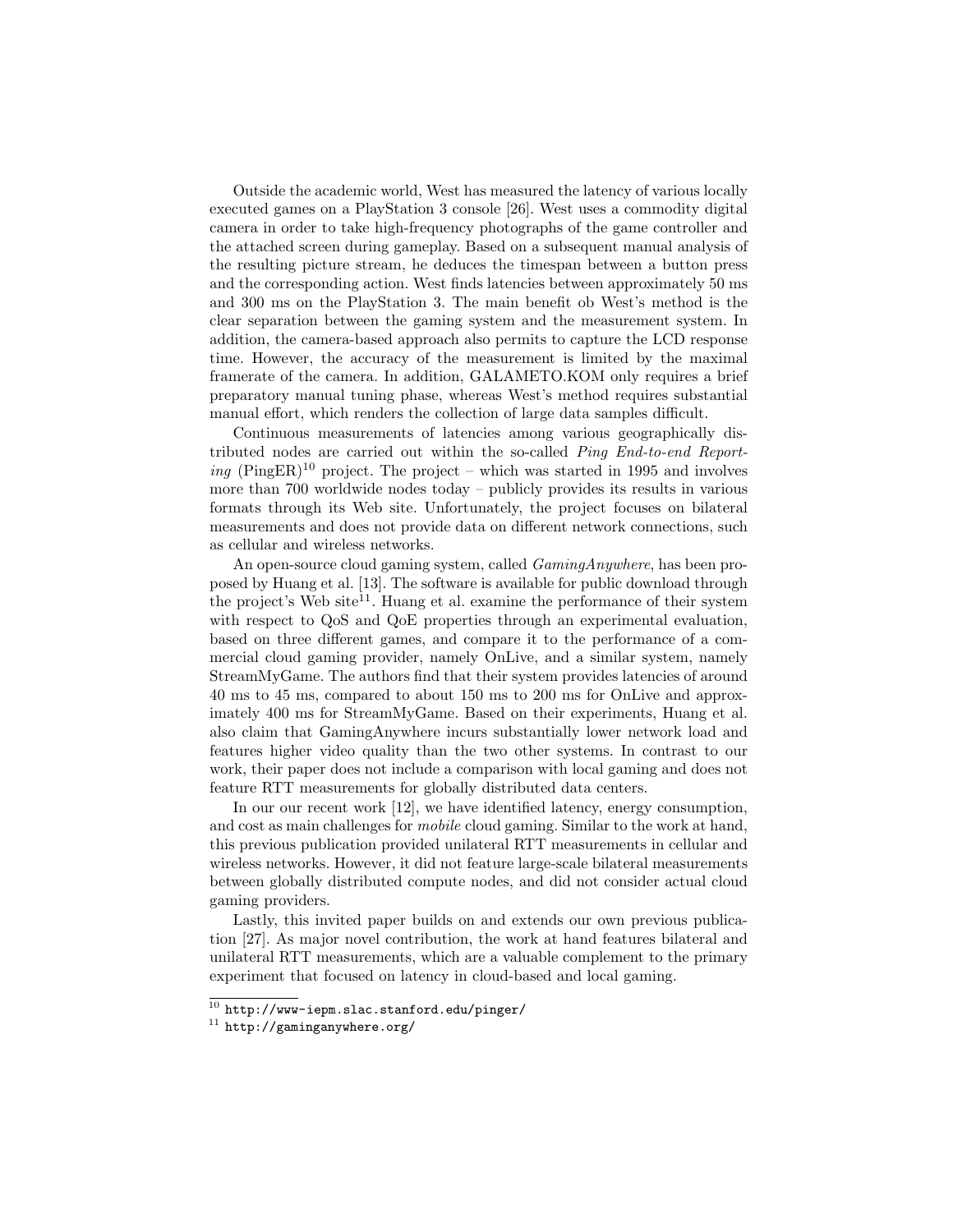### 5 Summary and Conclusions

The cloud computing paradigm has substantially transformed the delivery of IT services. A relatively new service class within this context is cloud gaming. In cloud gaming, video games are centrally executed in a cloud data center and delivered to the customer as an audio/video stream via the Internet. While this model has many advantages both from a user and provider perspective, it also introduces the Internet into the delivery chain, which may inflict the Quality of Service for the user.

In this work, our first focus was on the experimental evaluation of userperceived latency in cloud-based and locally executed video games. For that matter, we created the semi-automatic measurement tool GALAMETO.KOM. We conducted latency measurement for two cloud gaming providers, using three different games and network types, respectively. Our results indicate that cloud gaming exhibits significantly higher latency than a local execution. Absolute increases were in the range between 40 ms and 150 ms, while the relative increases approximately amounted to between 85% and 800%. The margin between cloud providers and the local execution diminished with an improved network connection and an increase in computational complexity of the game.

As a complement to our primary experiment, this work featured an assessment of round-trip times among globally distributed compute nodes, as well as between these nodes and a single client that used different network connections. Here, we found mean round-trip times between 10 ms and 530 ms and 40 ms and 1050 ms for the first and second setup, respectively. These results confirm the notion that the provision of cloud games with adequate QoS properties require a placement of cloud data centers in geographical proximity to end users, specifically if cellular networks are used as delivery medium.

### References

- 1. Dikaiakos, M., Katsaros, D., Mehra, P., Pallis, G., Vakali, A.: Cloud Computing: Distributed Internet Computing for IT and Scientific Research. IEEE Internet Computing 13(5) (2009) 10–13
- 2. Buyya, R., Yeo, C., Venugopal, S., Broberg, J., Brandic, I.: Cloud Computing and Emerging IT Platforms: Vision, Hype, and Reality for Delivering Computing as the 5th Utility. Future Generation Computer Systems 25(6) (2009) 599–616
- 3. Choy, S., Wong, B., Simon, G., Rosenberg, C.: The Brewing Storm in Cloud Gaming: A Measurement Study on Cloud to End-User Latency. In: 11th Annual Workshop on Network and Systems Support for Games. (2012)
- 4. Jarschel, M., Schlosser, D., Scheuring, S., Hossfeld, T.: An Evaluation of QoE in Cloud Gaming Based on Subjective Tests. In: 5th Int. Conf. on Innovative Mobile and Internet Services in Ubiquitous Computing. (2011)
- 5. Ross, P.: Cloud Computing's Killer App: Gaming. IEEE Spectrum 46(3) (2009) 14
- 6. Süselbeck, R., Schiele, G., Becker, C.: Peer-to-Peer Support for Low-Latency Massively Multiplayer Online Games in the Cloud. In: 8th Annual Workshop on Network and Systems Support for Games. (2009)